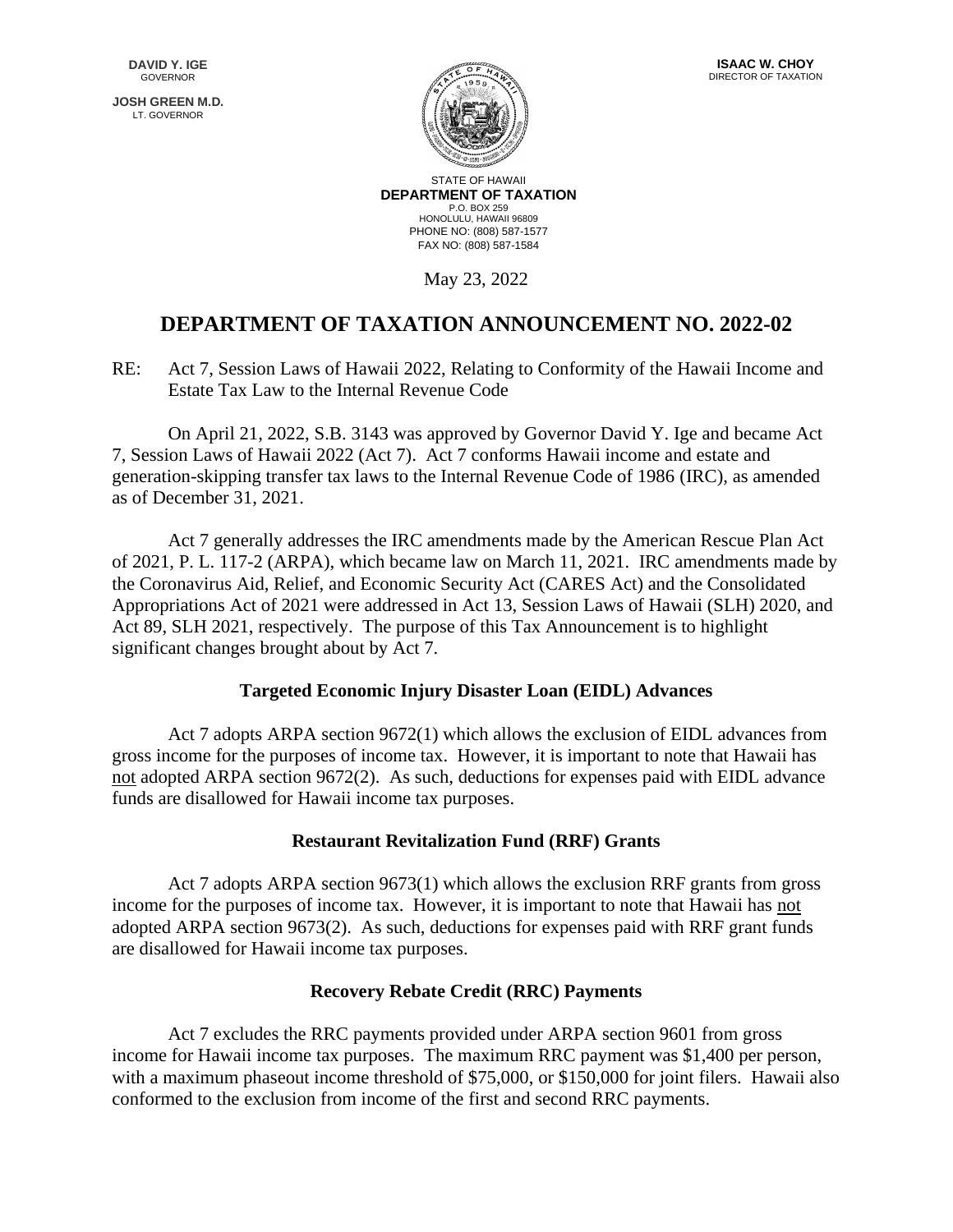Department of Taxation Announcement No. 2022-02 May 23, 2022 Page 2 of 2

#### **Student Loan Forgiveness**

ARPA amended IRC section  $108(f)(5)(A)$ , to allow the exclusion of qualified student loans cancelled or discharged in 2021 through 2025 from gross income. This amendment applies to Hawaii income tax through existing conformity to IRC section 108, except for subsection (i).

Qualified student loans include loans for post-secondary education provided by the government or the educational institution, private education loans, and original and certain refinanced loans from tax-exempt organizations with a public service requirement. Forgiveness does not apply to private education loans or loans from tax-exempt organizations if the discharge is on account of services provided to the lending organization.

#### **Special Tax Treatment for Coronavirus-related Distributions**

Act 7 adopted section 2202(a) of the CARES Act retroactively to taxable years beginning after December 31, 2019. Prior to Act 7 becoming law, Hawaii did not conform to this provision.

Section 2202(a) provides expanded distribution options and favorable tax treatment for up to \$100,000 of coronavirus-related distributions from eligible retirement plans to qualified individuals; allows the coronavirus-related distribution to be included in income ratably over three years; and provides that if the amount distributed is recontributed to an eligible retirement plan within the three-year period beginning on the day after the date on which the distribution was received, the distribution may be treated as if it were paid in a direct trustee-to-trustee transfer to an eligible retirement plan. For more information, please see Internal Revenue Notice 2020-50, "Guidance for Coronavirus-Related Distributions and Loans from Retirement Plans Under the CARES Act."

A qualified individual who included a coronavirus-related distribution in gross income in the year of the distribution, and desires to report the distribution ratably over three years, will need to file an amended Hawaii income tax return for 2020 and 2021 (if already filed). Likewise, a qualified individual who recontributes the distribution to an eligible retirement plan after reporting the distribution as income will also need to file an amended Hawaii income tax return for the year of the distribution to report the amount of the recontribution and should reduce their gross income by the amount of the recontribution, but not in an amount exceeding the amount of the coronavirus-related distribution.

As section 2202(a) of the CARES Act characterizes such a recontribution as a direct trustee-to-trustee transfer to an eligible retirement plan, such amounts will retain their character, as between employer contribution, pretax employee contribution, and previously taxed contribution pursuant to Hawaii Administrative Rules section 18-235-7-03(d)(2).

This Tax Announcement only provides the highlights of Act 7 and is not intended to be an exhaustive or complete analysis of the law. For a more comprehensive analysis of Hawaii's